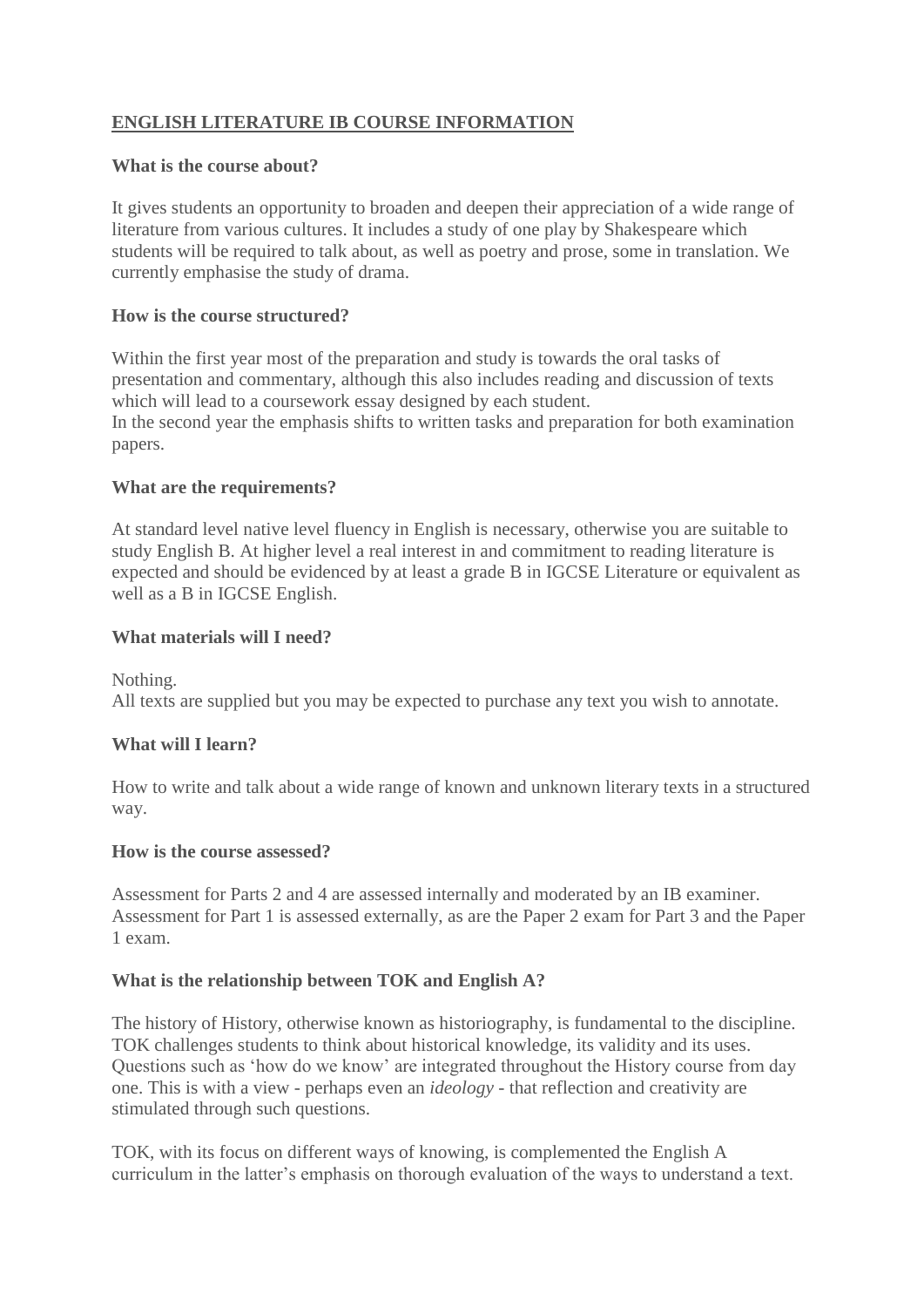Readers are encouraged to consider who in the text is speaking and how as reader they should respond. Critical perspectives are introduced and evaluated.

#### **What careers are open to me?**

Any requiring precision of expression and an ability to understand and interpret complex written texts in detail.

These skills are applicable to obviously literary related careers such as journalism, broadcasting or law but are also useful in any business context dealing with written or spoken language.

### **Where can I find more information?**

Please ask for a course handout or speak to any teacher in the English Department

C Riley, T Tudor-Hart

### **In what ways does the English A syllabus promote the attributes of the IB learner profile?**

The syllabus promotes the attributes in the following ways:

1. The c*uriosity* attribute is developed through the willingness to explore the deeper implications within a text that might not be obvious from a first reading. It is developed through the recognition that identifying literary technique is the path by which a writer's development of a theme can be more fully understood. It is developed through one's understanding that while a reading of a text should be faithful to an author's intention, a reader can bring meaning to a text through personal response .

2. The *balanced* attribute is reflected in the promotion of different skills at different stages in the course. Contextual understanding and global awareness are elements of Part 1, an oral development of ideas is required in Part 2; study of a specific genre is the focus of Part 3, and creativity is linked with criticality in Part 4.

3. The *reflective* attribute is intrinsic to the nature of responding to reading; further to this, Part 1 of the course requires students to lead a discussion on an aspect of a text and produce a reflective statement on the discussion.

4. The *principled* attribute focuses on academic honesty in the writing of Papers One. 5. The *caring* attribute can be explored with CAS projects that might use understanding of literature to inform local surroundings.

6. The *open-minded* attribute is developed through critical consideration of the author's intentions and relating these to personal values and prevailing international values.

7. The *knowledgeable* attribute is developed by understanding the traditions, the role and the nature of literature in a number of cultures.

8. The *communicative* attribute is developed through group work and in the Interactive Oral in Part 1.

9. The *inquirer* attribute is reflected in all situations where a student is presented with a new text, and in the Extended Essay where a student will define and pursue the parameters of their own research.